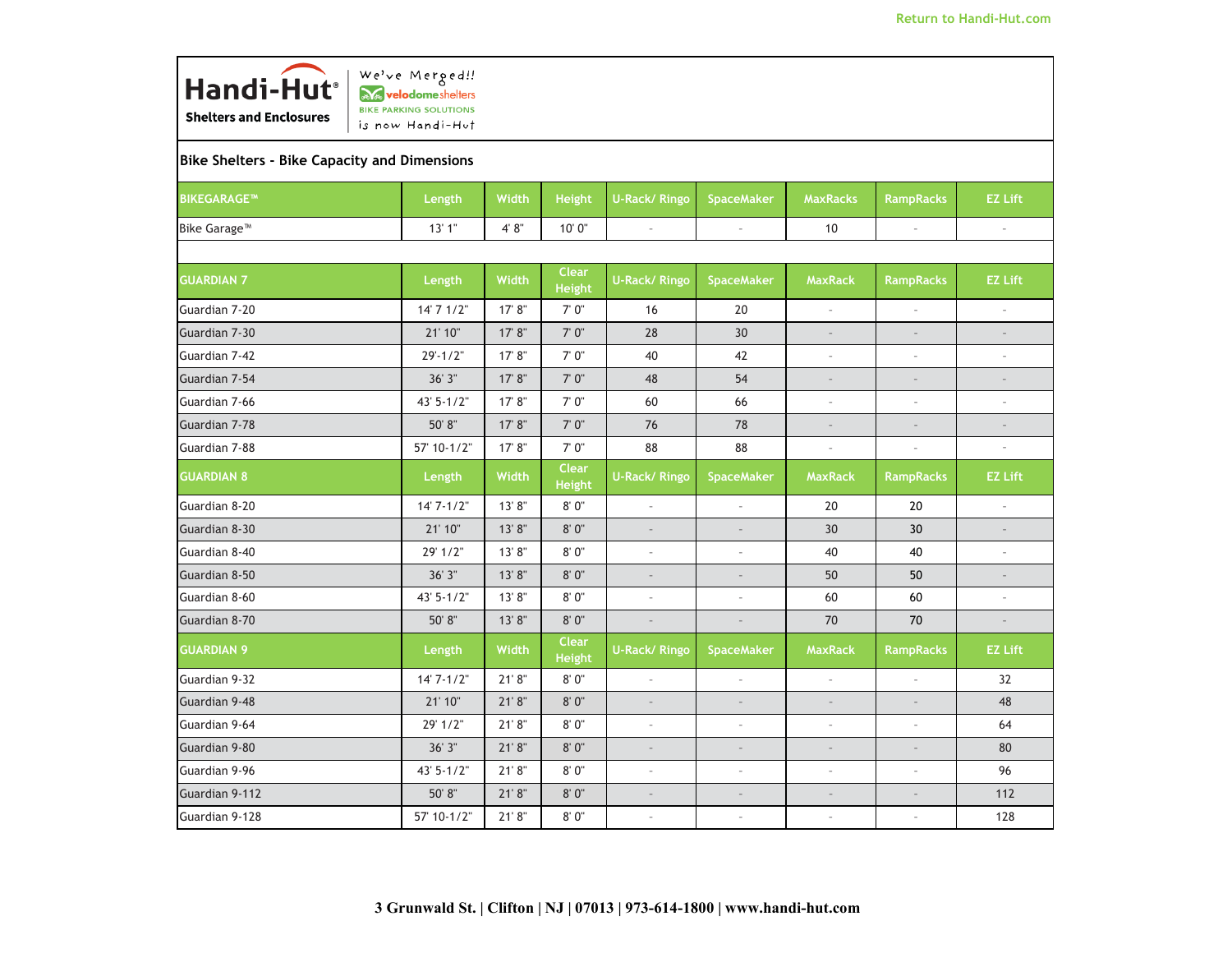

We've Merged!! avelodomeshelters BIKE PARKING SOLUTIONS is now Handi-Hut

| <b>NEWPORT 7</b> | Length          | Width    | <b>Clear</b><br><b>Height</b> | <b>U-Rack/ Ringo</b>     | <b>SpaceMaker</b>         | <b>MaxRacks</b><br>(2-sided) | <b>RampRacks</b>         | *EZ Lift                    |
|------------------|-----------------|----------|-------------------------------|--------------------------|---------------------------|------------------------------|--------------------------|-----------------------------|
| Newport -7-10    | 14' 10-1/2"     | 7' 8''   | 7'0''                         | 10                       | 10                        | $\sim$                       | $\sim$                   | $\mathcal{L}^{\mathcal{A}}$ |
| Newport -7-20    | 29' 5"          | 7' 8''   | $7' 0''$                      | 20                       | 20                        | $\sim$                       | $\mathcal{L}$            | $\sim$                      |
| Newport -7-30    | 43' 11-1/2"     | $7' 8"$  | 7' 0"                         | 30                       | 30                        | $\sim$                       | $\sim$                   | $\sim$                      |
| <b>NEWPORT 8</b> |                 |          |                               |                          |                           |                              |                          |                             |
| Newport -8-16    | $14' 10 - 1/2"$ | 7' 8''   | 8'0''                         | $\sim$                   | $\sim$                    | 16                           | 16                       | $\sim$                      |
| Newport -8-40    | 29' 5"          | 7' 8''   | 8'0''                         | $\overline{\phantom{m}}$ | $\overline{\phantom{a}}$  | 40                           | 40                       | $\sim$                      |
| Newport -8-60    | 43' 11-1/2"     | 7' 8''   | 8' 0"                         | $\overline{\phantom{a}}$ | $\overline{\phantom{a}}$  | 60                           | 60                       | $\sim$                      |
|                  |                 |          |                               |                          |                           |                              |                          |                             |
| <b>PEAPOD 7</b>  | Length          | Width    | <b>Clear</b><br><b>Height</b> | <b>U-Rack/ Ringo</b>     | <b>SpaceMaker</b>         | <b>MaxRacks</b>              | <b>RampRacks</b>         | <b>EZ Lift</b>              |
| Peapod - 7-10    | $14'7 - 1/2"$   | 12' 4''  | $7^{\circ}$                   | 8                        | 10                        | $\mathbb{Z}^+$               | $\overline{\phantom{a}}$ | $\sim$                      |
| Peapod - 7-15    | 21' 10"         | 12' 4''  | $7^{\circ}$                   | 14                       | 15                        | $\overline{\phantom{0}}$     | $\sim$                   | $\overline{\phantom{a}}$    |
| Peapod - 7-21    | 29' 1/2"        | 12' 4''  | $7^{\circ}$                   | 20                       | 21                        | $\mathbf{r}$                 | $\sim$                   | $\overline{\phantom{a}}$    |
| Peapod - 7-27    | 36'3"           | $12'$ 4" | $7^{\circ}$                   | 24                       | 27                        | $\mathcal{L}_{\mathcal{A}}$  | $\sim$                   | $\overline{\phantom{a}}$    |
| Peapod - 7-33    | 43' 5 1/2"      | 12' 4''  | $7^{\circ}$                   | 30                       | 33                        | $\blacksquare$               | $\overline{\phantom{a}}$ | $\overline{\phantom{a}}$    |
| Peapod - 7-39    | 50' 8"          | $12'$ 4" | $7^{\circ}$                   | 38                       | 39                        | $\blacksquare$               | $\overline{\phantom{a}}$ | $\sim$                      |
| Peapod - 7-44    | 57' 10 1/2"     | $12'$ 4" | $7^{\circ}$                   | 44                       | 44                        | $\mathbb{Z}^+$               | $\sim$                   | $\overline{\phantom{a}}$    |
| <b>PEAPOD 8</b>  | Length          | Width    | <b>Clear</b><br><b>Height</b> | <b>U-Rack/ Ringo</b>     | <b>SpaceMaker</b>         | <b>MaxRacks</b>              | <b>RampRacks</b>         | <b>EZ Lift</b>              |
| Peapod - 8-10    | $14'7 - 1/2"$   | 12' 4''  | $8^{\circ}$                   | $\blacksquare$           | $\mathbb{Z}^+$            | 10                           | 10                       | $\sim$                      |
| Peapod - 8-15    | 21' 10"         | $12'$ 4" | 8'                            |                          | $\overline{\phantom{a}}$  | 15                           | 15                       | $\overline{\phantom{a}}$    |
| Peapod - 8-20    | 29' 1/2"        | $12'$ 4" | $8^{\circ}$                   | ä,                       | $\mathbb{Z}^{\mathbb{Z}}$ | 20                           | 20                       | $\sim$                      |
| Peapod - 8-25    | 36'3"           | 12' 4"   | 8'                            | $\blacksquare$           | $\mathcal{L}^{\pm}$       | 25                           | 25                       | $\sim$                      |
| Peapod - 8-30    | 43' 5 1/2"      | $12'$ 4" | 8'                            | $\blacksquare$           | $\overline{\phantom{a}}$  | 30                           | 30                       | $\sim$                      |
| Peapod - 8-35    | 57' 10 1/2"     | $12'$ 4" | 8'                            |                          | $\overline{a}$            | 35                           | 35                       |                             |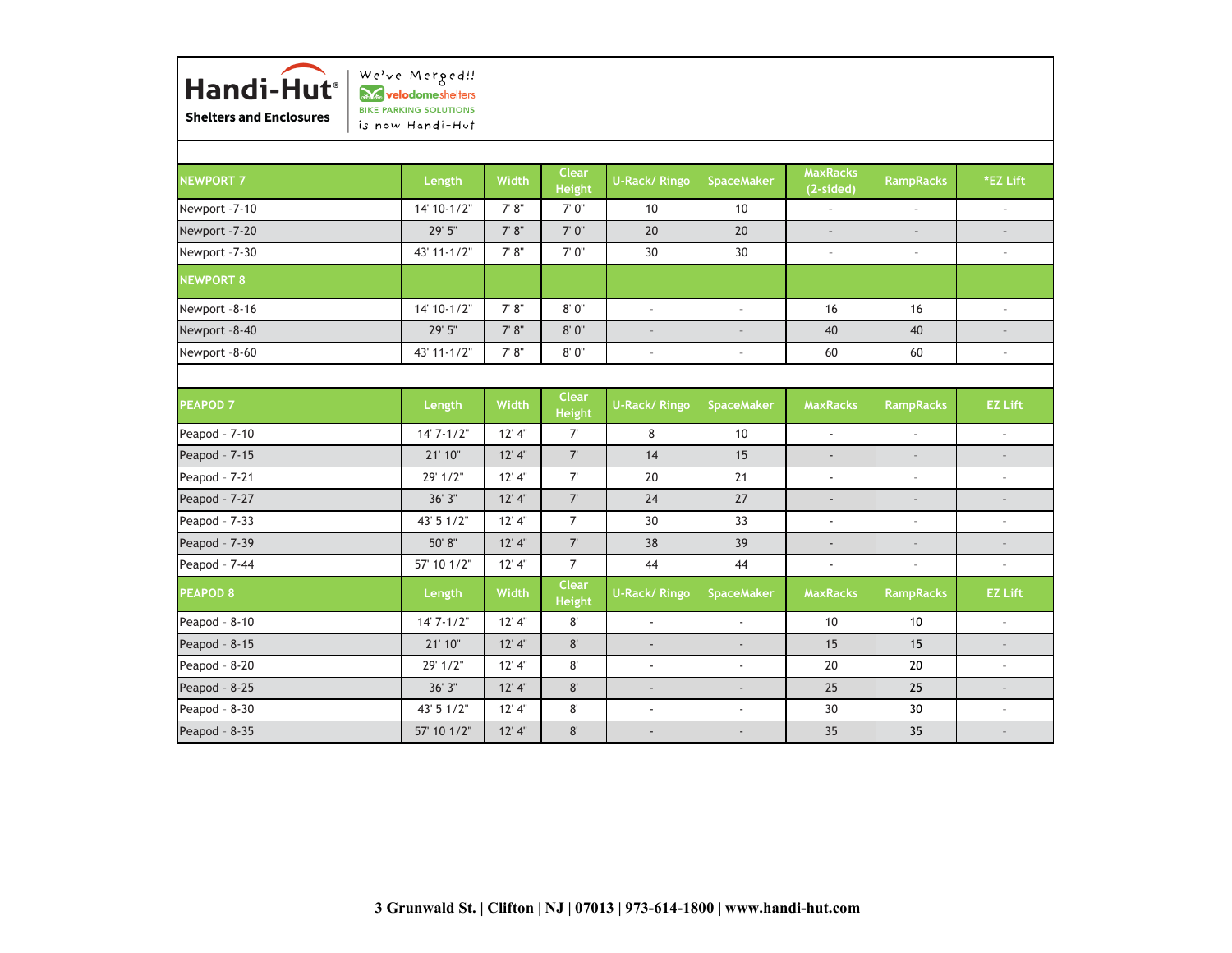

Transit 7-10 14' 7-1/2" 7' 5" 7' 5 55 **1 10 1 10 1 – TRANSIT Length Width Clear Height U-Rack/ Ringo SpaceMaker MaxRacks (2 sided) RampRacks EZ Lift** –Town & Country Double 21' 8" 12' 4" 7' 20 20 – – – **RampRacks EZ Lift** Town & Country Single 14' 7-1/2" | 12' 4" | 7' | 10 | 10 | -– –**TOWN & COUNTRY Length Width Clear Height U-Rack/ Ringo SpaceMaker MaxRacks (2 sided) MaxRacks (2 sided) RampRacks EZ Lift** RoundUp 14' 7-1/2" 7' 5" 7' 10 10 – **ROUNDUP Length Width Clear Height U-Rack/ Ringo SpaceMaker** –48 –Ridgefield XL – Triple 46' 9" 9' 3" 9' 11" 30 30 60 60 40 40 – Ridgefield – Triple 36' 4" 9' 3" 9' 11" 24 24 48 Ridgefield XL - Double **31' 6** 31' 6" | 9' 3" | 9' 11" | 20 | 20 –Ridgefield – Double 24' 7" 9' 3" 9' 11" 16 16 32 32 – 16 –Ridgefield XL - Single 16' 3' | 9' 3' | 9' 11" | 10 | 10 | 20 | 20 **MaxRacks (2 sided) RampRacks EZ Lift** Ridgefield – Single 12' 10" 9' 3" 9' 11" 8 8 16 35 – –**RIDGEFIELD Length Width Clear Height U-Rack/ Ringo SpaceMaker** Peapod Mini - 8-35 50' 8'' 7' 5" 8' – – –Peapod Mini - 8-30 43' 5 1/2" 7' 5" 8' – – 30 – – –Peapod Mini - 8-25 36' 3" 7' 5" 8' – – 25 – 15 – –Peapod Mini - 8-20 29' 1/2" | 7' 5" | 8' | - | - | 20 Peapod Mini – 8-15 21' 10" 7' 5" 8' – – **EZ Lift**Peapod Mini – 8-10 14' 7-1/2" 7' 5" 8' – – 10 – – **PEAPOD MINI Length Width Clear Height U-Rack/ Ringo SpaceMaker MaxRacks RampRacks**

30 30 –

0 1 20 1 20 1 –

Transit 7-30 43' 5 1/2" 7' 5" 7' 15 15

Transit 7-20 29' 1/2" | 7' 5" | 7' | 10 | 10